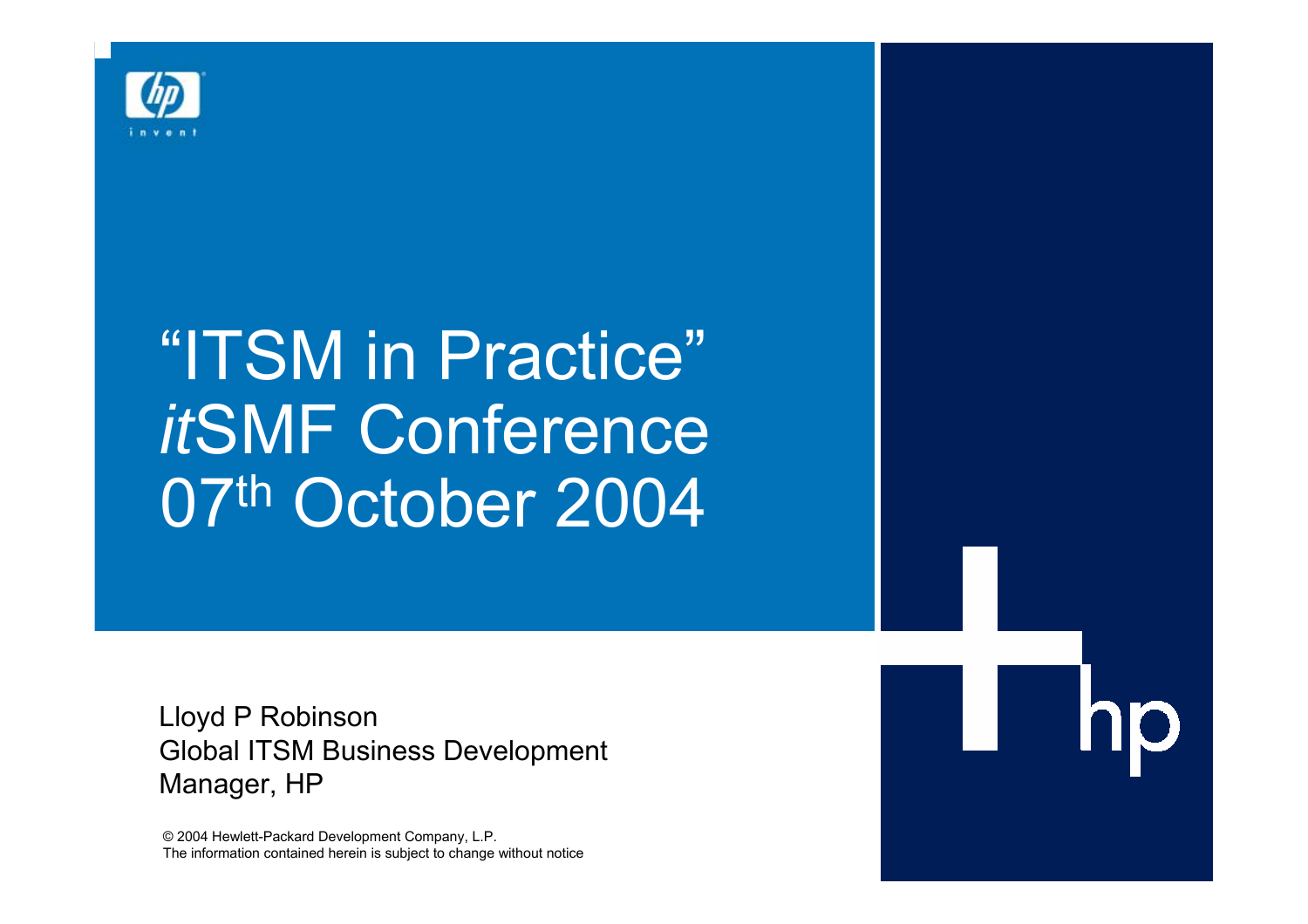

### The *it*SMF

- •Congratulations to local Chapter
- •*it*SMF has come a long way
- *it*IMF formed 1990 first meeting 90 people
- HP involvement: David Wheeldon / Alan Nance
- Became *it*SMF mid-1990's
- ITIL was GITIM
- •Now *the* Global ITSM organisation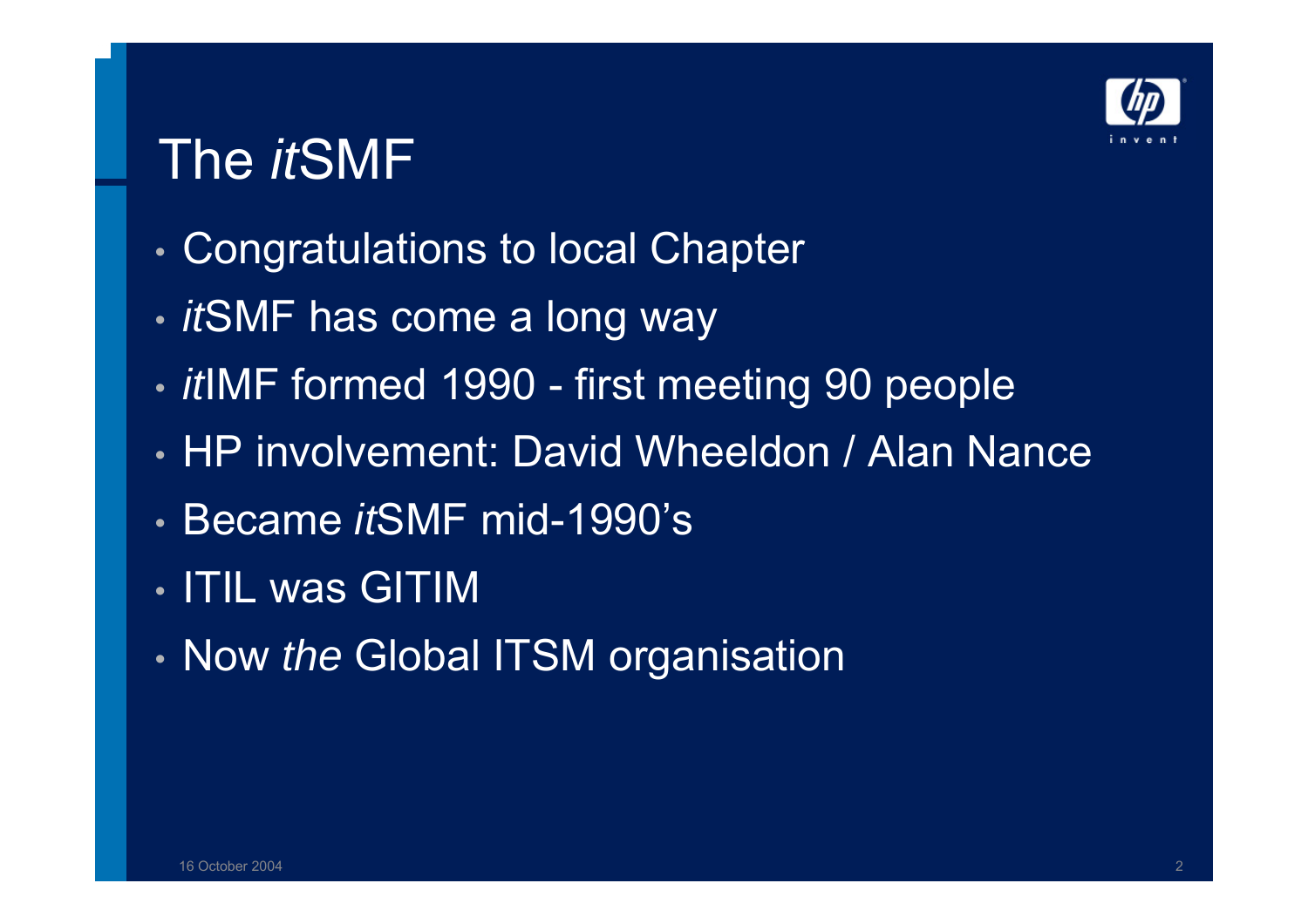

#### Lloyd Robinson

- IT since 1975
- ITSM since 1990
- Practical ITSM since 1975!
- •Former Partner in CEC Europe
- •• Joined HP 1st May 2004 on take-over
- •Global ITSM Business Development Manager
- • $\cdot$  Primary responsibility EMEA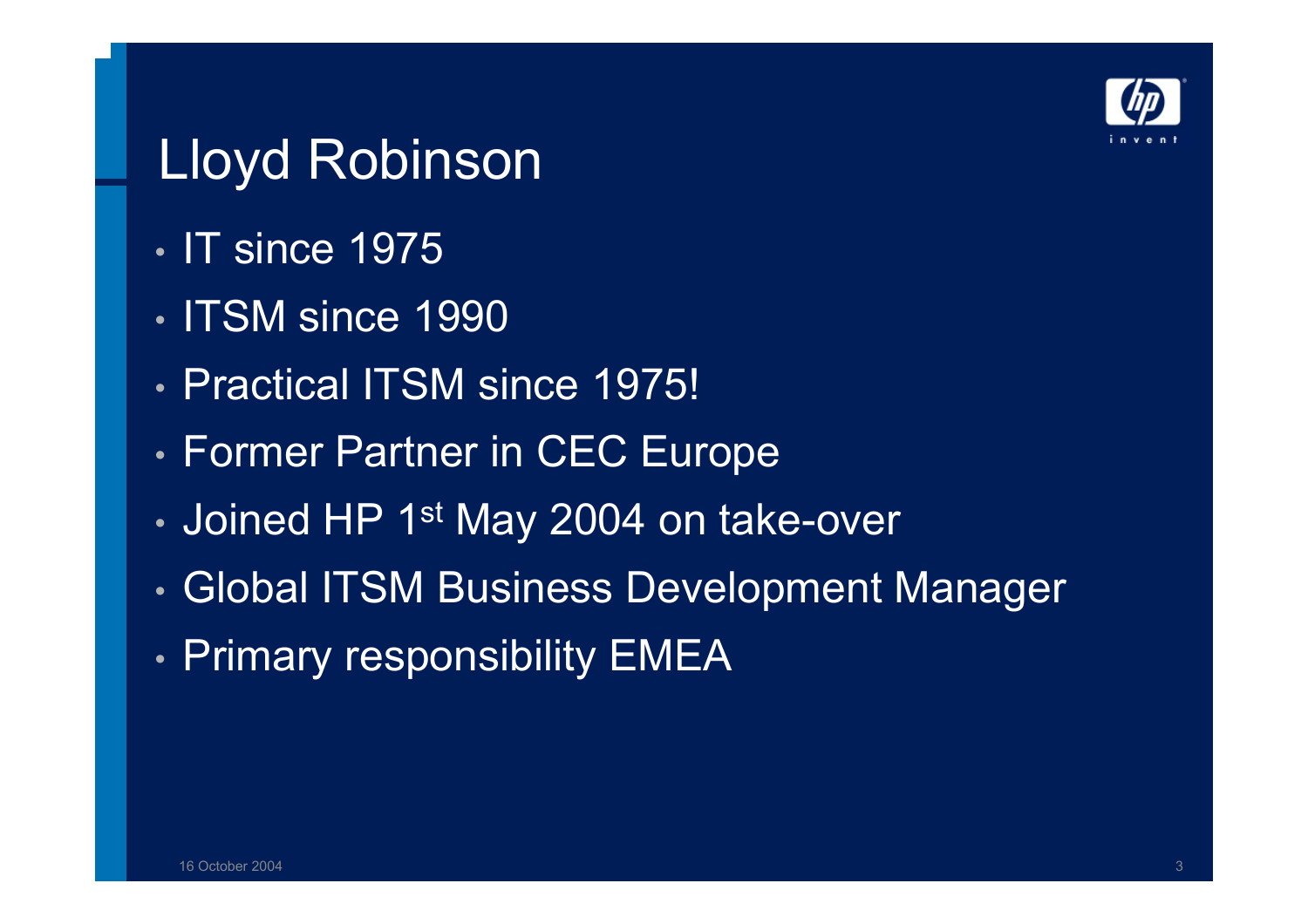

## CEC Europe

- CEC formed 1999
- • Two partners – David Wheeldon and Lloyd Robinson
- Grew to team of 12
- Turnover c\$2M
- •Bought by HP May 2004
- • Hungarian adventures began in 2000
	- − MATAV
	- − KFKI / IQ JohnBryce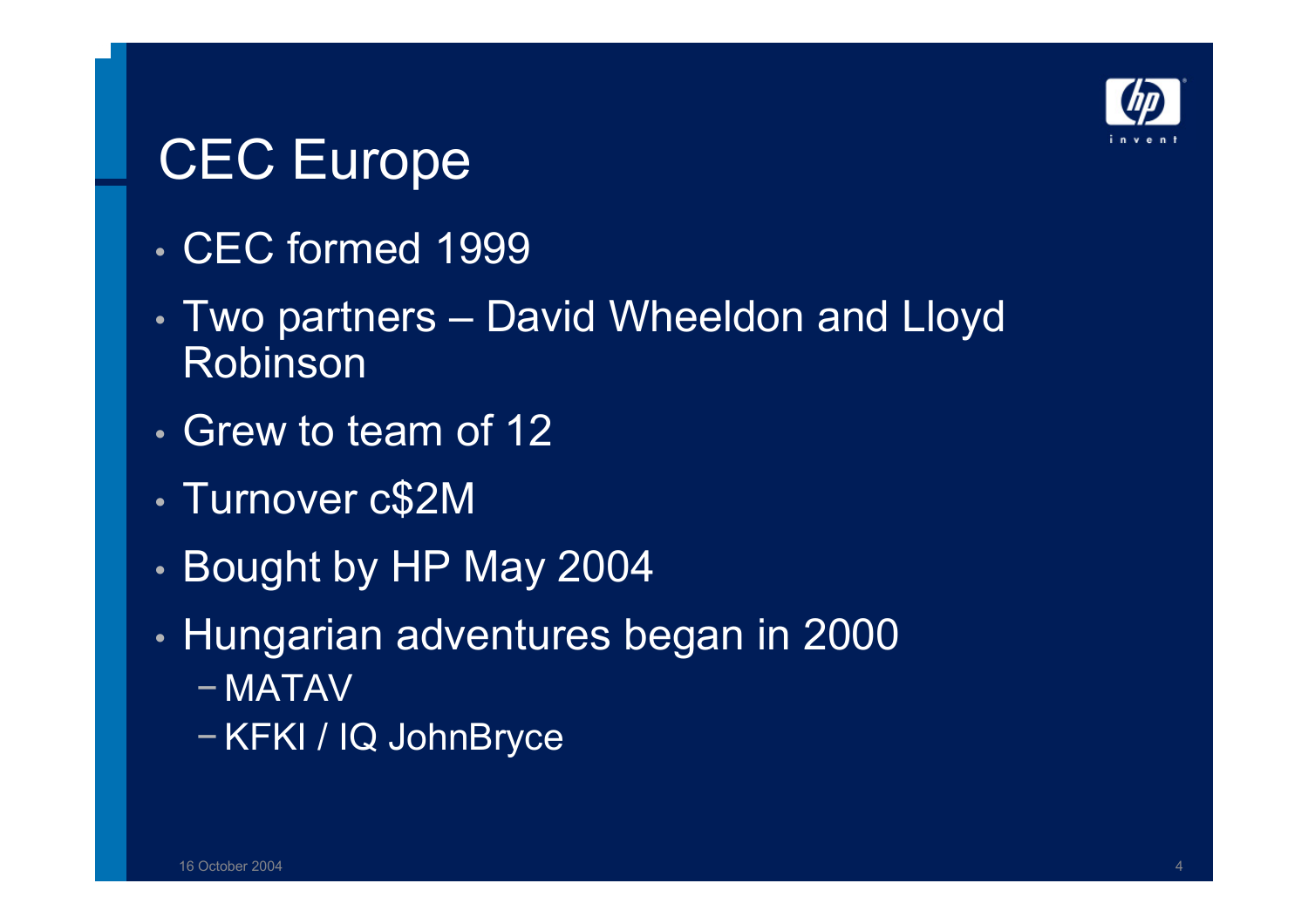

## Why adopt ITSM?

- Reduced costs
	- − best practices are the key to cost reduction
- •• Improved agility
- Increased IT customer satisfaction
	- − well-linked and well-understood IT processes means that customers receive more consistent and more predictable IT services
- •• Strong business partnerships
	- − expectations are clear throughout the value chain
- • $\bm{\cdot}$  Built-in quality improvements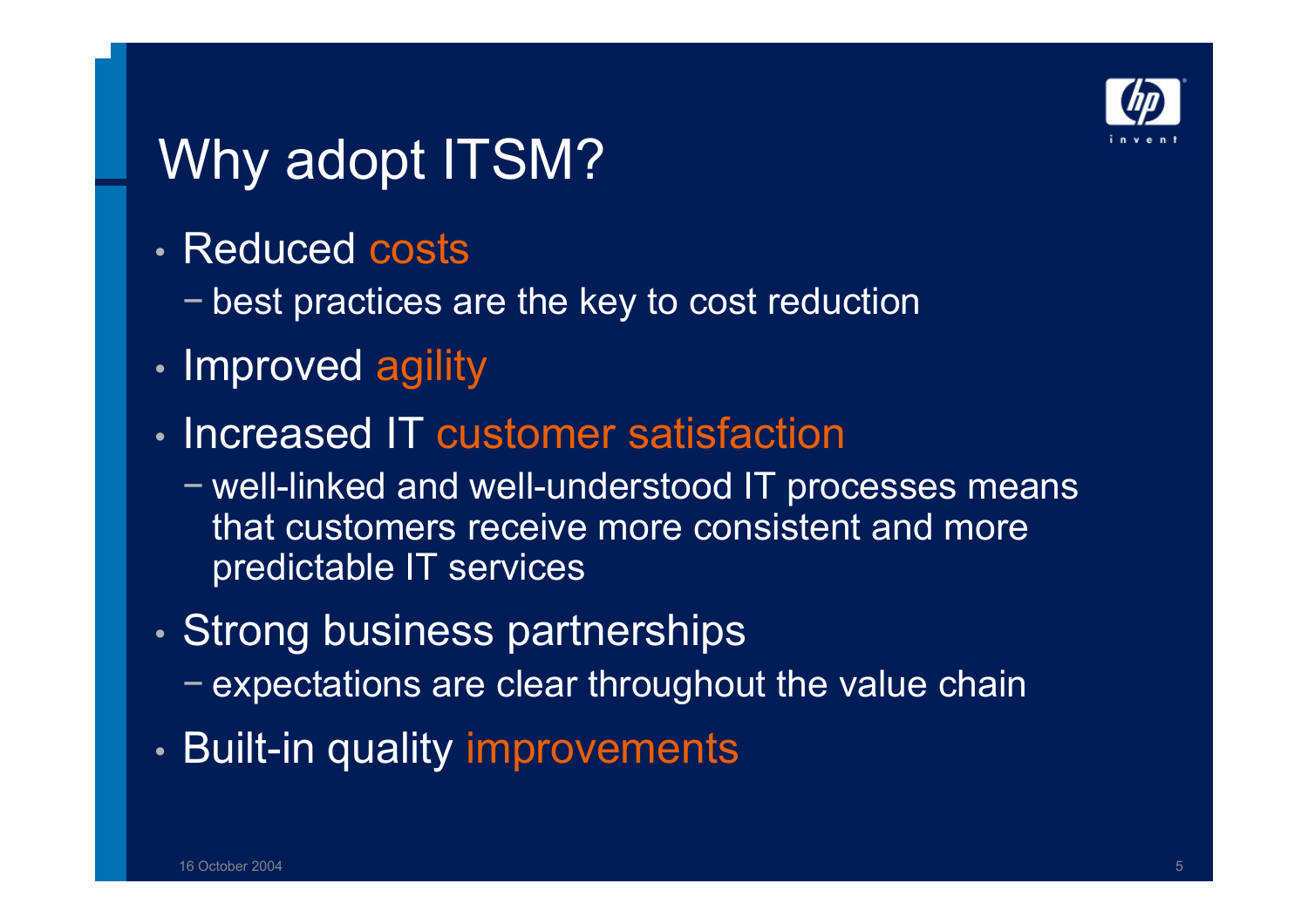

# IT Service Management - Objectives

#### *Everything* it takes to:

- • Deliver cost effective, high quality, reliable services
	- − Cost-effective
		- Not too much, not too little
		- Striving to do more with less

#### − High-Quality

• What is needed (aligned), as agreed (SLA)

#### − Reliable

- When you need it
- •Performs



*People ProcessTechnology Reduce RiskImplement Best Practices Increase Maturity*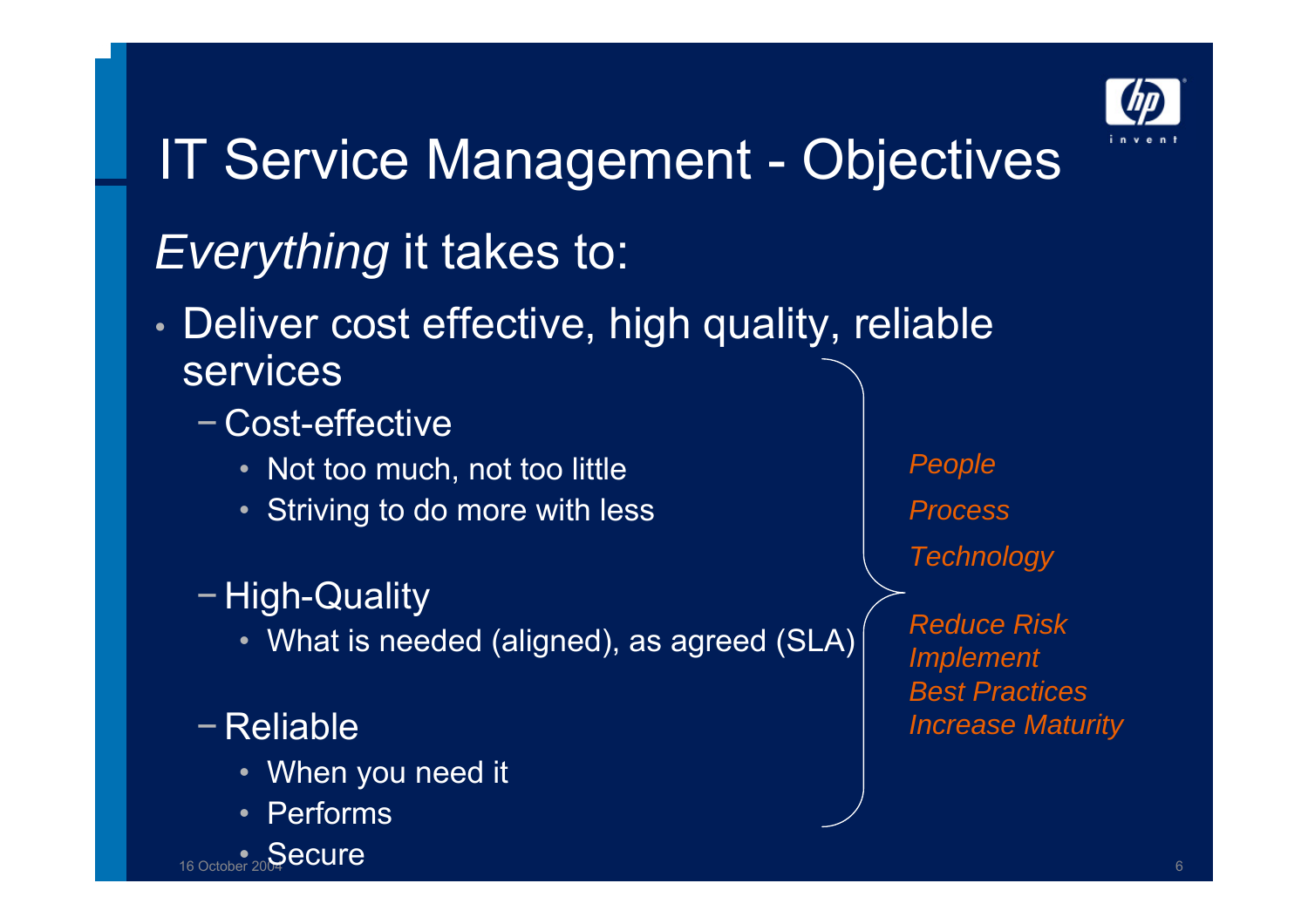

#### **IT Service Management - Getting started**

- •• Need a "Business Sponsor"
- •Need quick wins
- •Need budget
- Need staff
- Need skills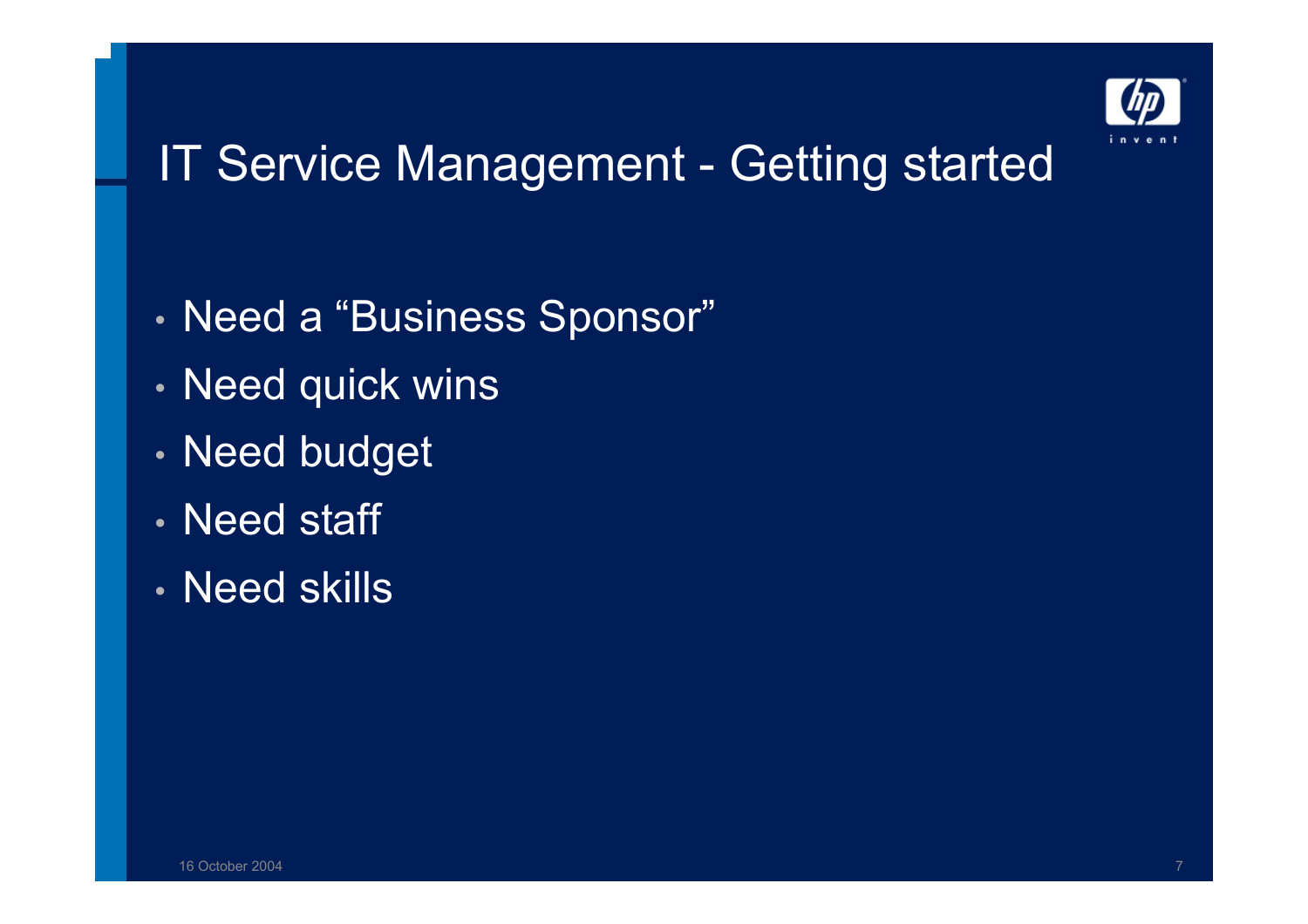

## IT Service Management - Problems

- •Do you really KNOW what your customers want?
- •Are YOU part of their BUSINESS vision?
- Does IT understand the core business services?
- Is there a common view of a "Service"?
- •Quick-Fix mentality – no long-term plan
- •Lack of IT Management/Business Support
- •Lack of appropriate skills
- •Staff shortages and uncontrolled "Local Heros"
- •**Costs**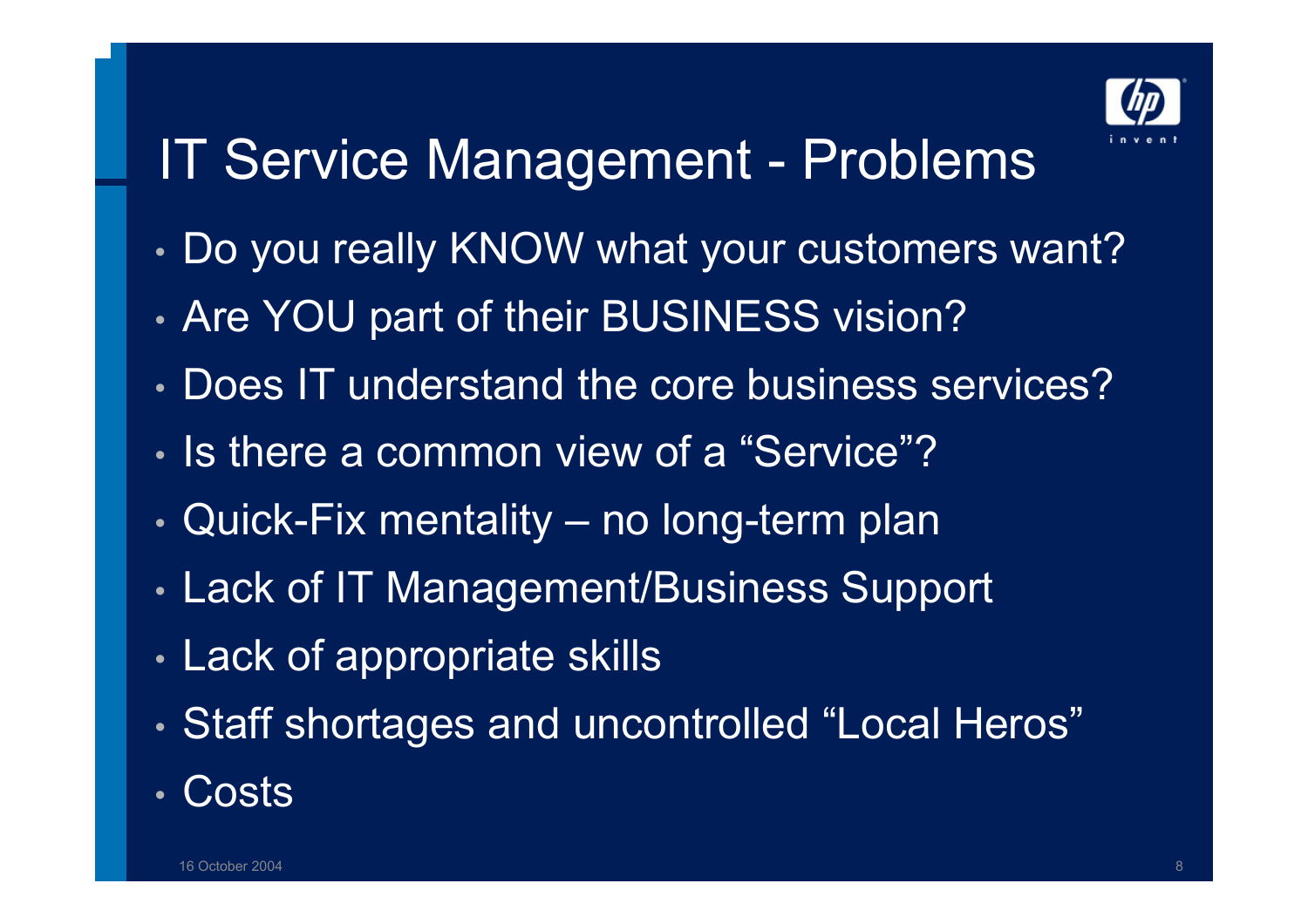

#### IT Service Management - Benefits

IT organisations need to be increasingly flexible, agile, effective and cost-efficient if they are to be aligned with ever evolving business requirements. Implementing ITSM helps organisations to achieve:

- Improved quality of IT services delivered
- Decreased IT operating costs
- More reliable business support
- Enhanced customer satisfaction
- Greater flexibility
- Clearer alignment of IT's capabilities to support business strategy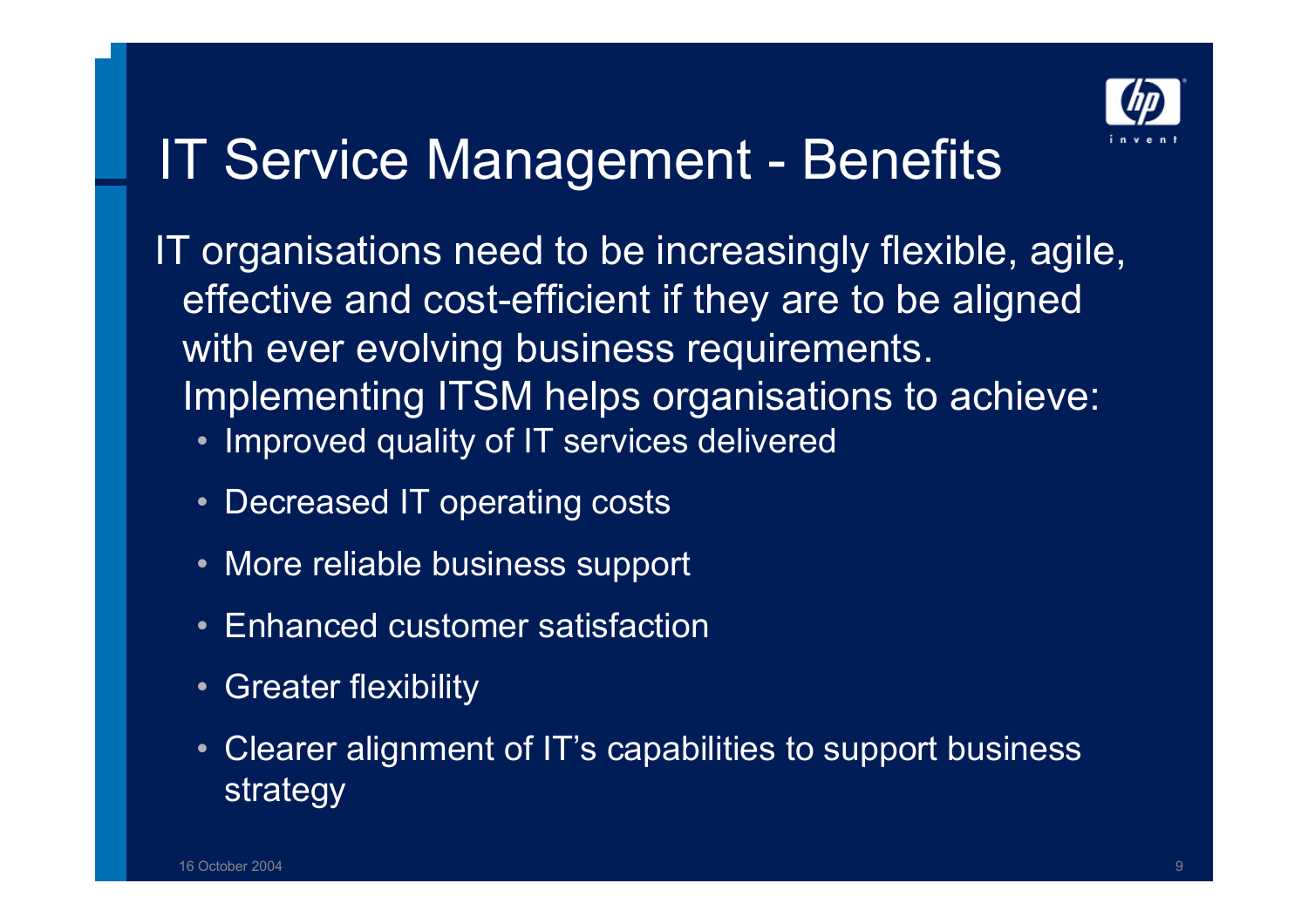

#### IT Service Management - Risks

- •Do you really KNOW what your customers want?
- •Are YOU part of their BUSINESS vision?
- Does IT know their core business services?
- •Do you know the risk of NOT doing it?
- •• Over expectation of the business
- • Not being introduced as part of a continuous improvement process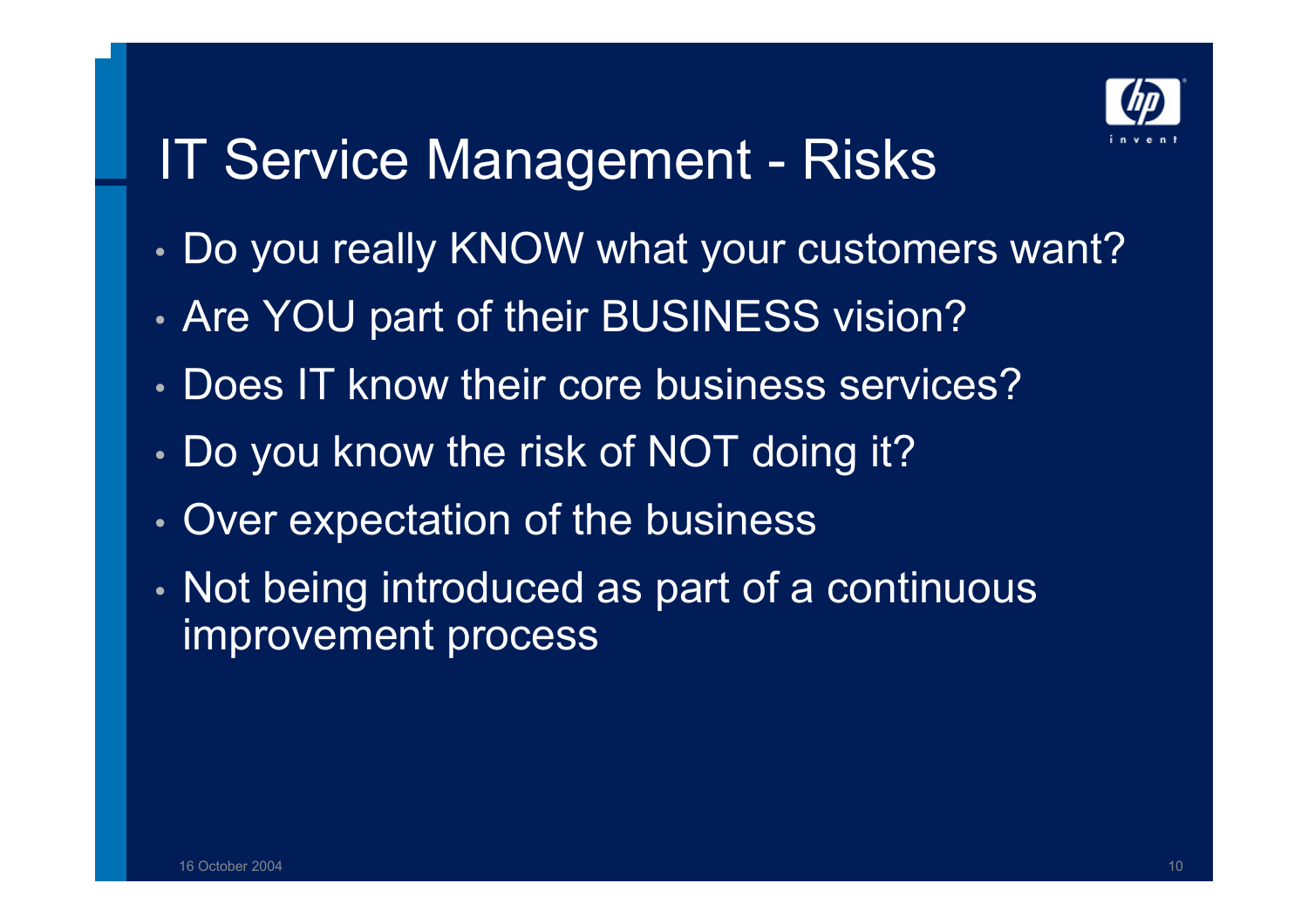#### How ITSM can reduce total cost of **operations**



"By moving from reactive services to service management, the IT operations group will improve service quality and reduce Unix technical services labor costs by at least 20% and Windows technical services labor costs by at least 32%."

*Source: Garner Group, Transforming IT Operations into IT Service Management, Deb Curtis and Donna Scott, December 8-10, 2003*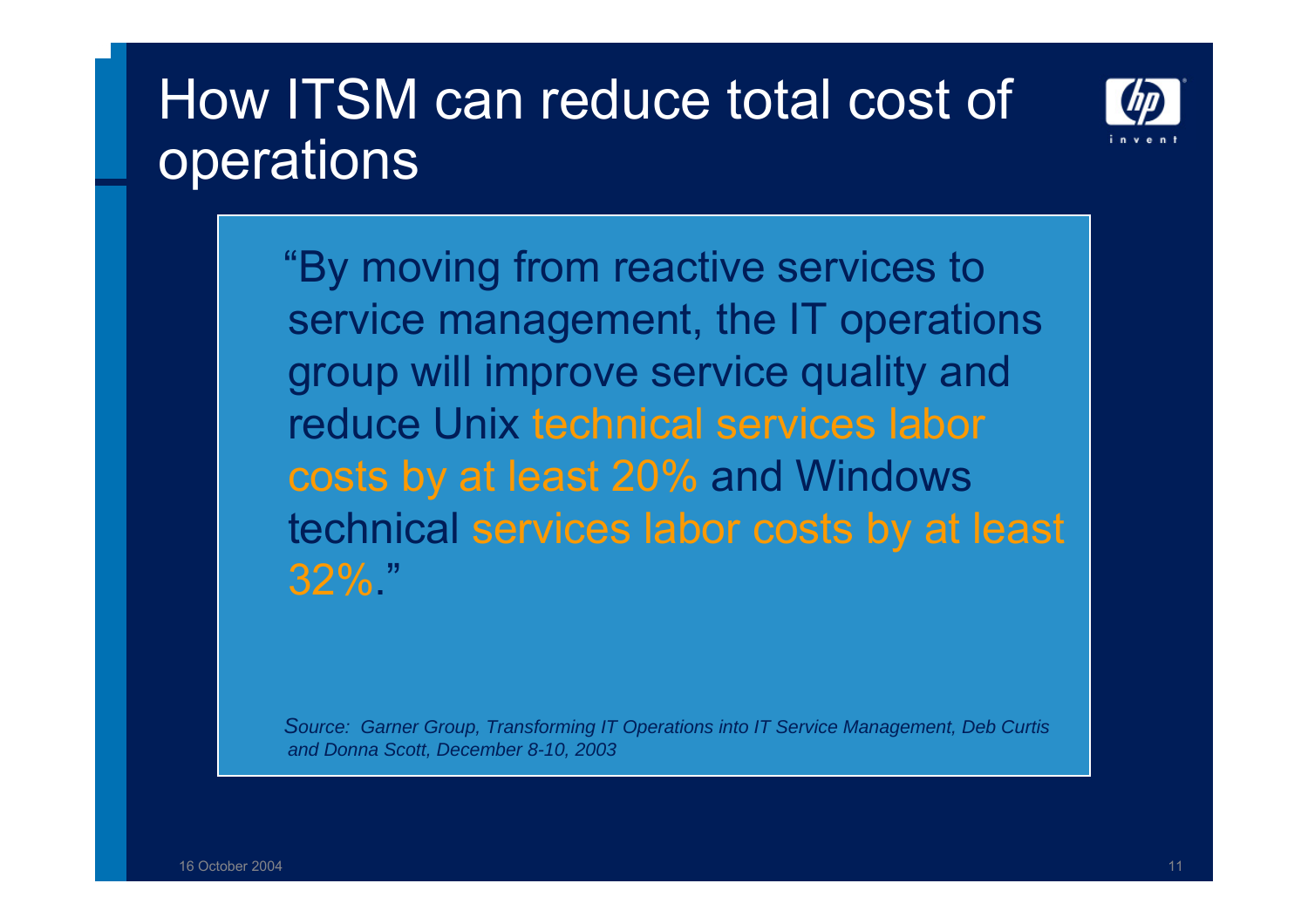## Top 10 IT Issues pressing executive management



- 1.**Security**
- 2.Upgrades and modernisation
- 3.**Budgets**
- 4.SPAM
- 5.Staff burnout
- 6.Integration
- 7.Collaboration & Coordination
- 8.Federal Compliance
- 9.Consolidation
- 10. Outsourcing



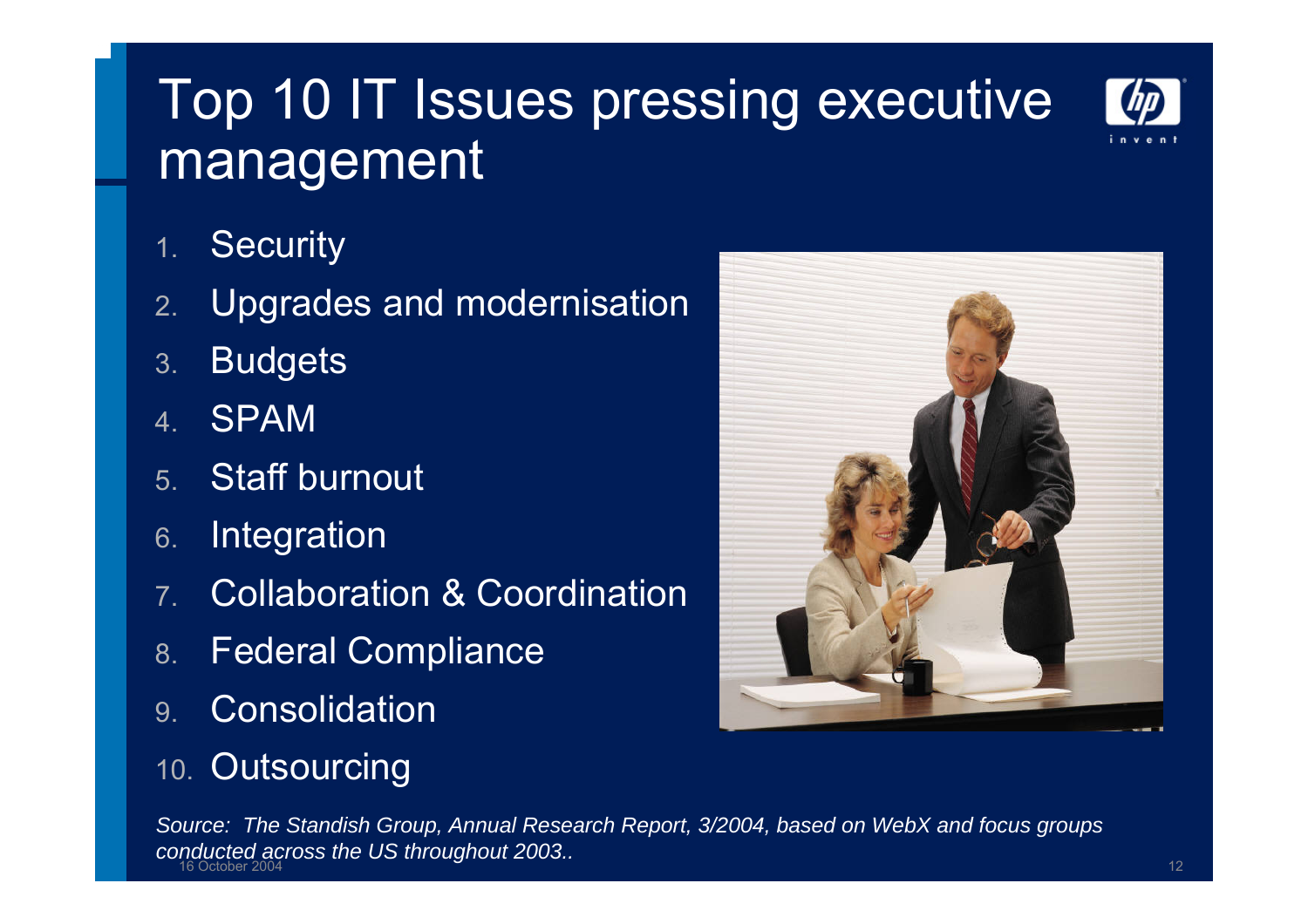#### IT Service Management – Success stories



•HP / Compaq Merger– savings of US\$300M

− Two Fortune 50 companies with redundant IT infrastructure, supporting processes, and employee populations

− Very specific promises to Wall Street on efficiencies

− Adopt industry standard ITIL processes

#### • O2

- − UK-based Mobile Telephone company
- − Base-One across 3 Countries, 5 Operating companies
- − Seeking harmony of delivery capability
- − Agile response to business change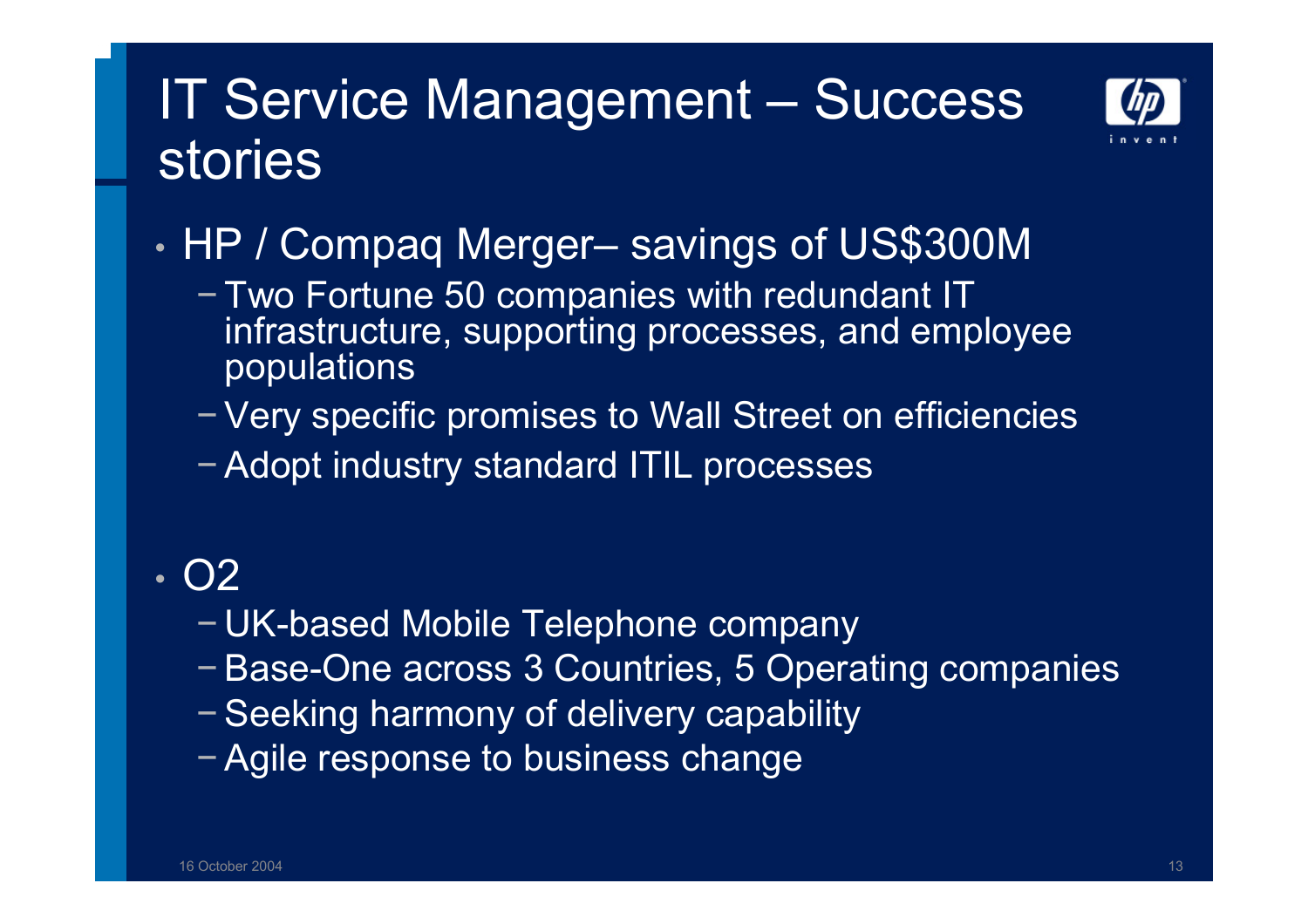#### IT Service Management – Success stories



- St Helens Council
	- − Local Authority North-west England
	- − No ITSM
	- − Some processes
	- − Base-One prior to seeking BS 15000 accreditation in long-term

#### •Athens International Airport

- − ITSM from Day-One of New Airport
- − All IT Staff Foundation Course trained including Admin staff
- − Integrated OpenView and ServiceDesk
- − Talking at International *it*SMF Conference!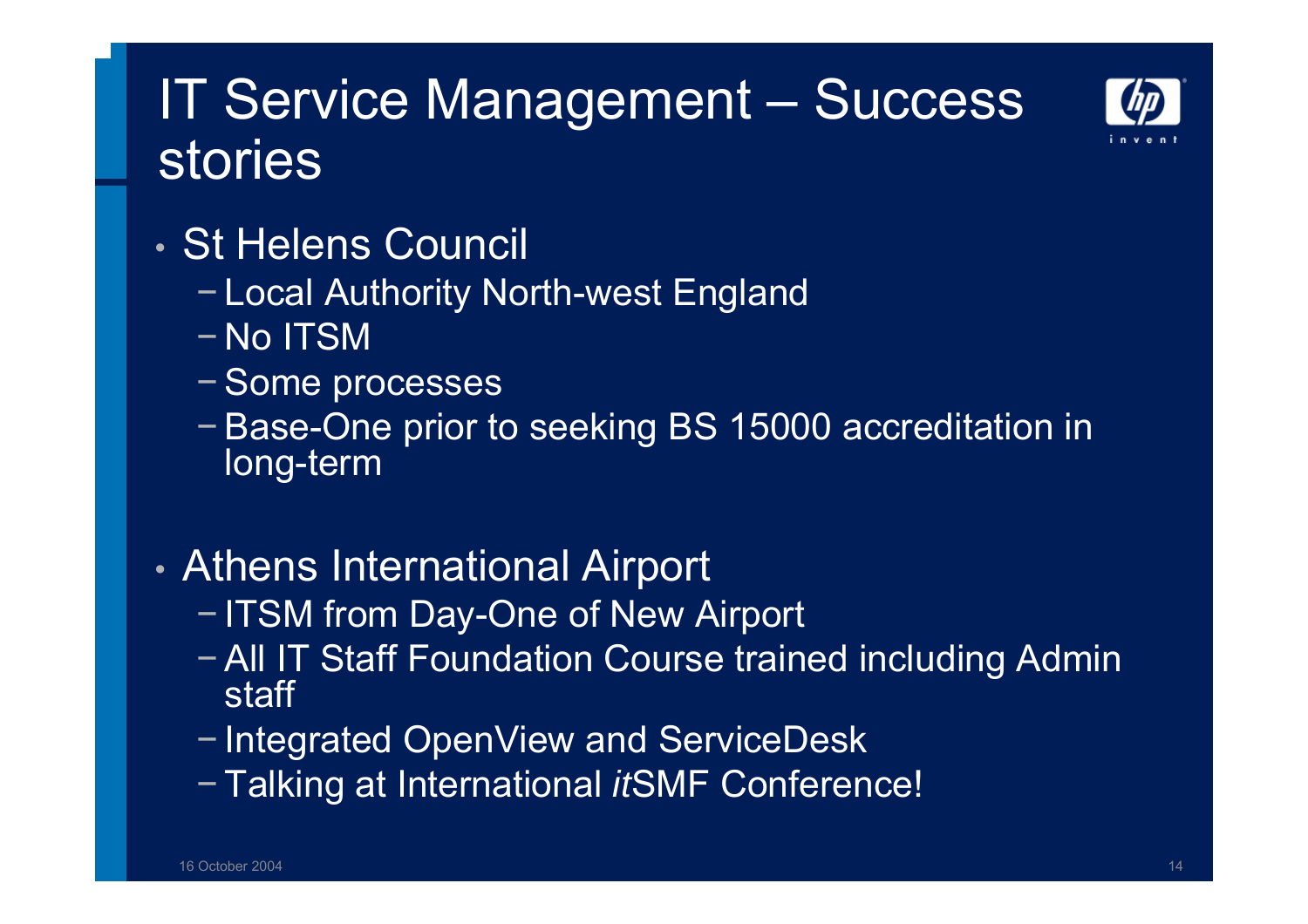

#### Industry Standards

*it*SMF

 The user group for ITIL and is also the owner of the independent BS 15000 certification scheme, under which audits are done by fully qualified auditors. http://www.itsmf.com

BS 15000 The first worldwide standard specifically aimed at IT Service Management. It describes an integrated set of management processes for the effective delivery of services to the business and its customers.

**COBIT** 

 Control Objectives for Information and related Technology: A controlled governance standard to enable formal audited union between business processes and information systems

IT Service Capability Maturity Model

A maturity growth model aimed at providers of IT services: measures the capability of the IT service processes or organizations on a 5 level ordinal scalehttp://www.itservicecmm.org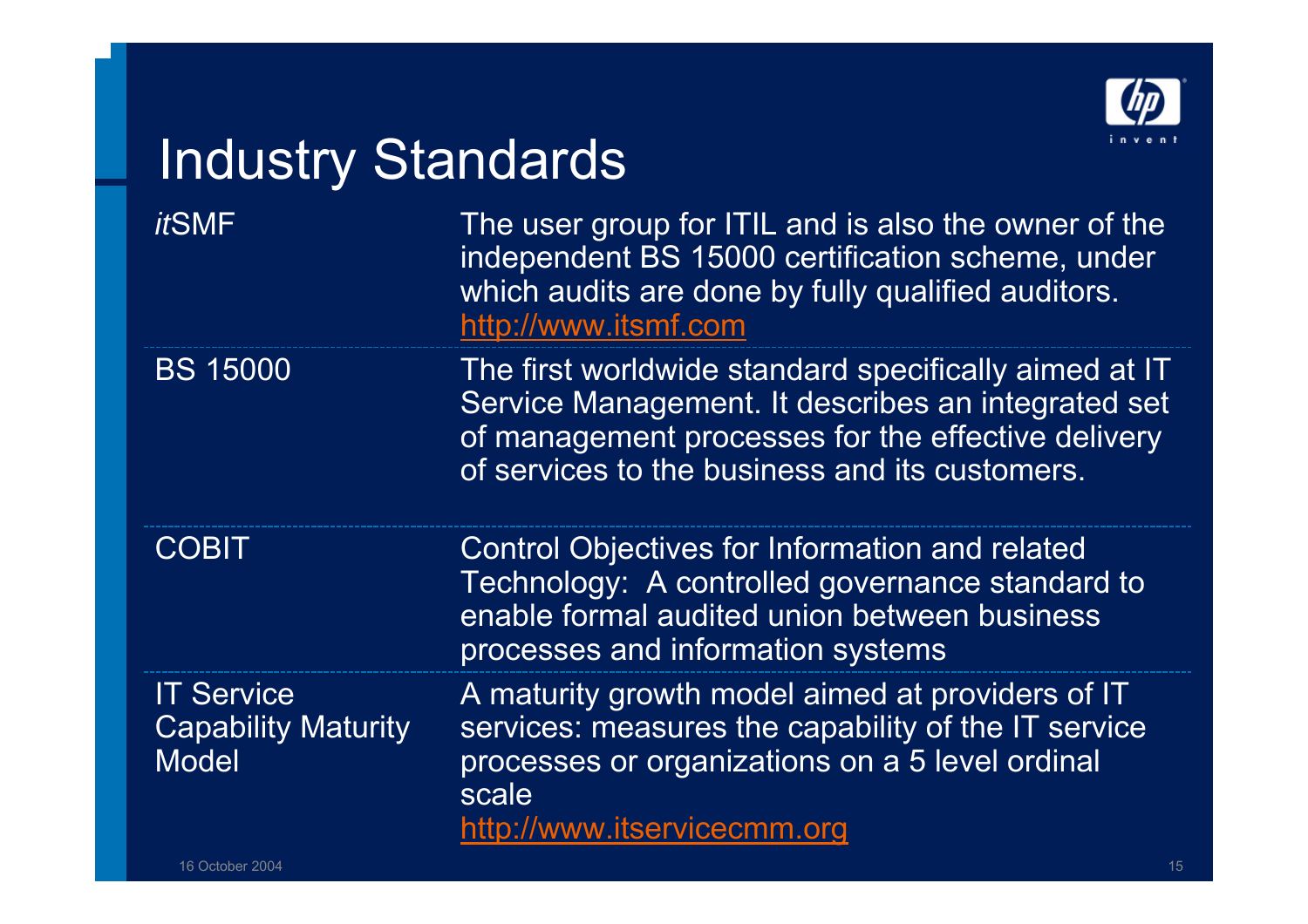

#### Industry Standards - continued

ISO 17799

**MOF** 

 An international recognised generic information security standard - A comprehensive set of controls comprising best practices in information security http://www.iso.org

ISO 9000 Quality Management - Addresses all working practices in a business without concentrating specifically on IT Service Management processes http://www.iso.org

> Microsoft Operations Framework Process Model

Prince2/PMI Projects in Controlled Environments: a project management method covering the organisation, management , and control of projects

Six Sigma A process-focused methodology designed to improve business performance through improving specific areas of a strategic business processes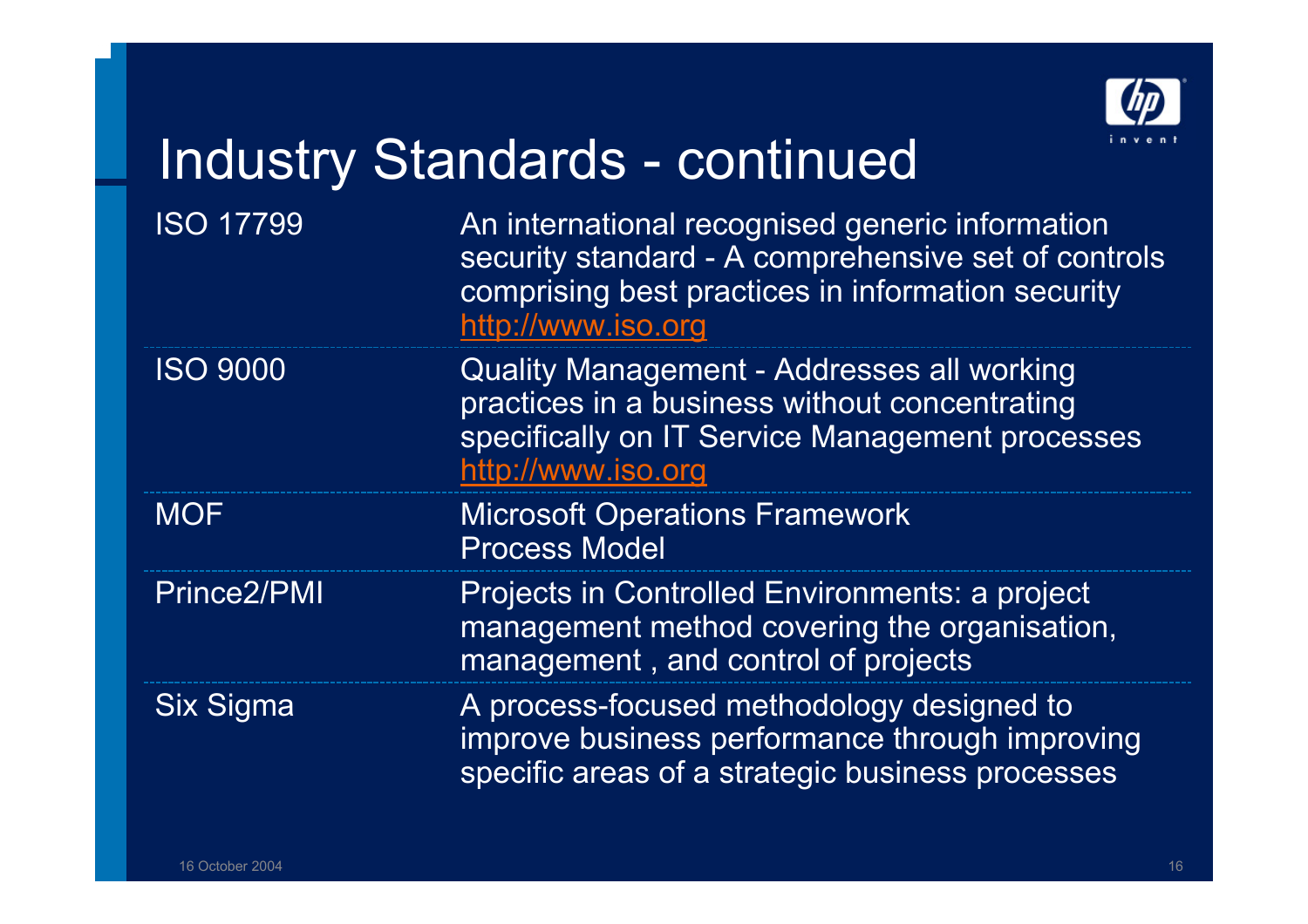

#### BS 15000

- •Perfection in all 11 ITSM disciplines
- •Will be "mandatory" for Major IT organisations
- • Need to know where you and where you are going
- • Assessment Services help organisations find the gaps
- • *it*SMF managing the BS 15000 Consultants Course / Exam [ Colin Rudd/Ian Whyte/Ashley Hanna]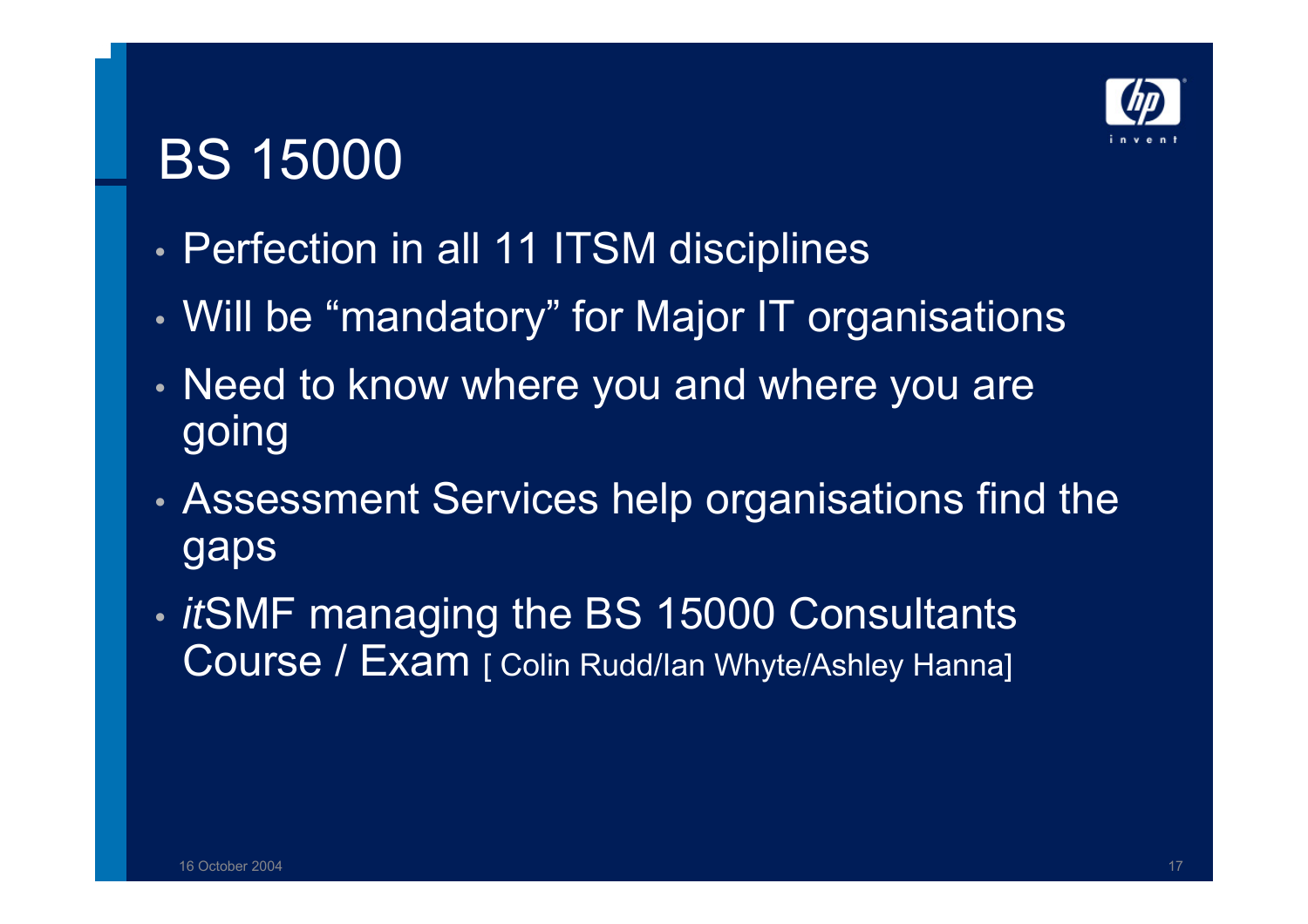#### Assessment Services – Yell [Yellow Pages]



- • ".programs are most effective when framed within a broader context of continuous quality improvement.."
- "services to be available 99.5% 24x7"
- • $\cdot$  "have been using ITIL for 6 years and IS STILL driving improvements in its processes"
- •• "championing the services and taking responsibility for improving end-to-end performance"

*Source: The Gartner Group, Research Document G00123077 14 September 2004*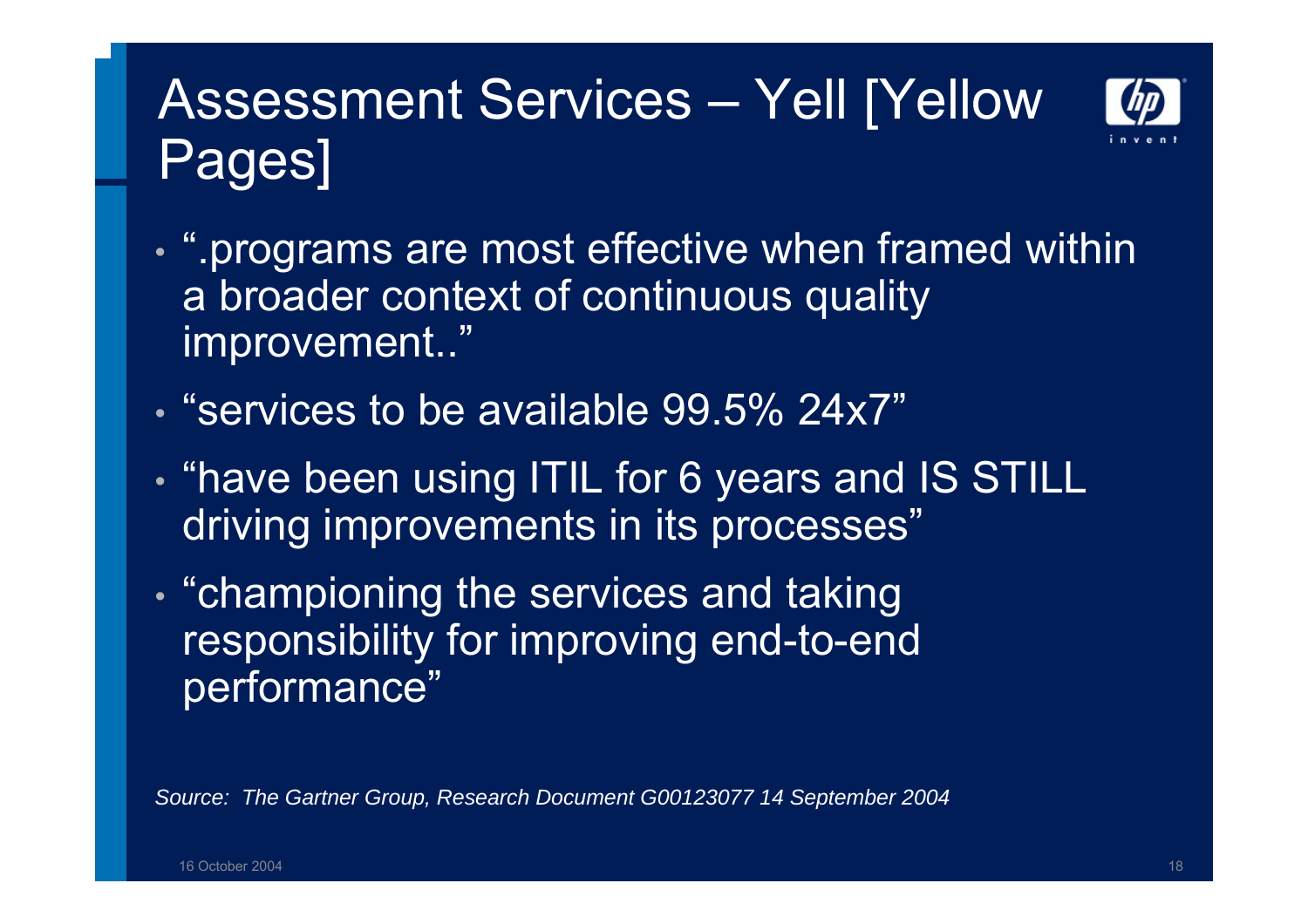

### ITSM – Examinations / Courses

- Foundation Course Candidates since 1995− 46,600
- Foundation Course Candidates 2003− 14,000
- • Managers Course Candidates 2003 − 1,400
- Practitioners Course Candidates 2003− 600

*Source: BCS-ISEB*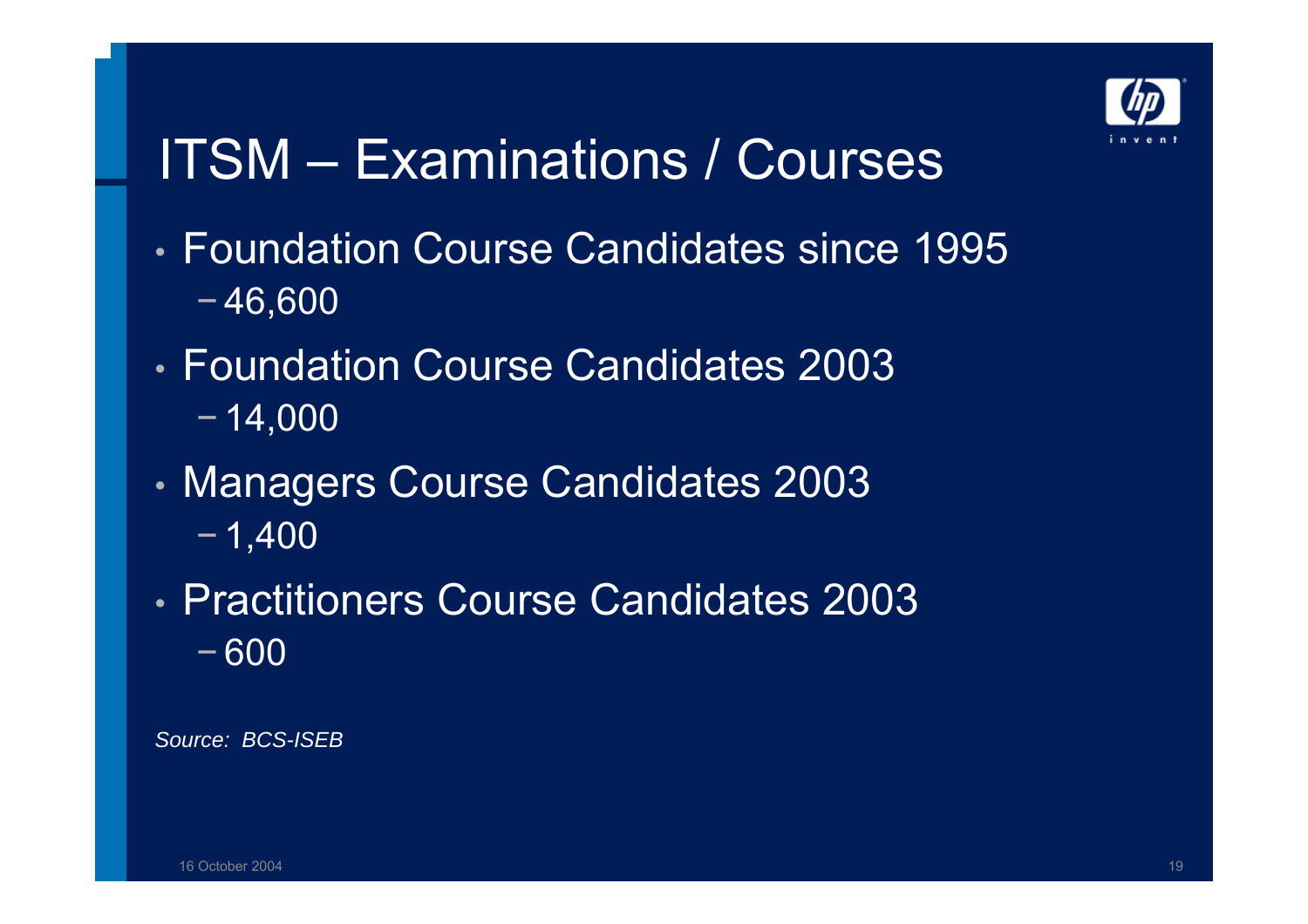

# "No organisation can afford to ignore ITSM"

Lloyd Robinson HP